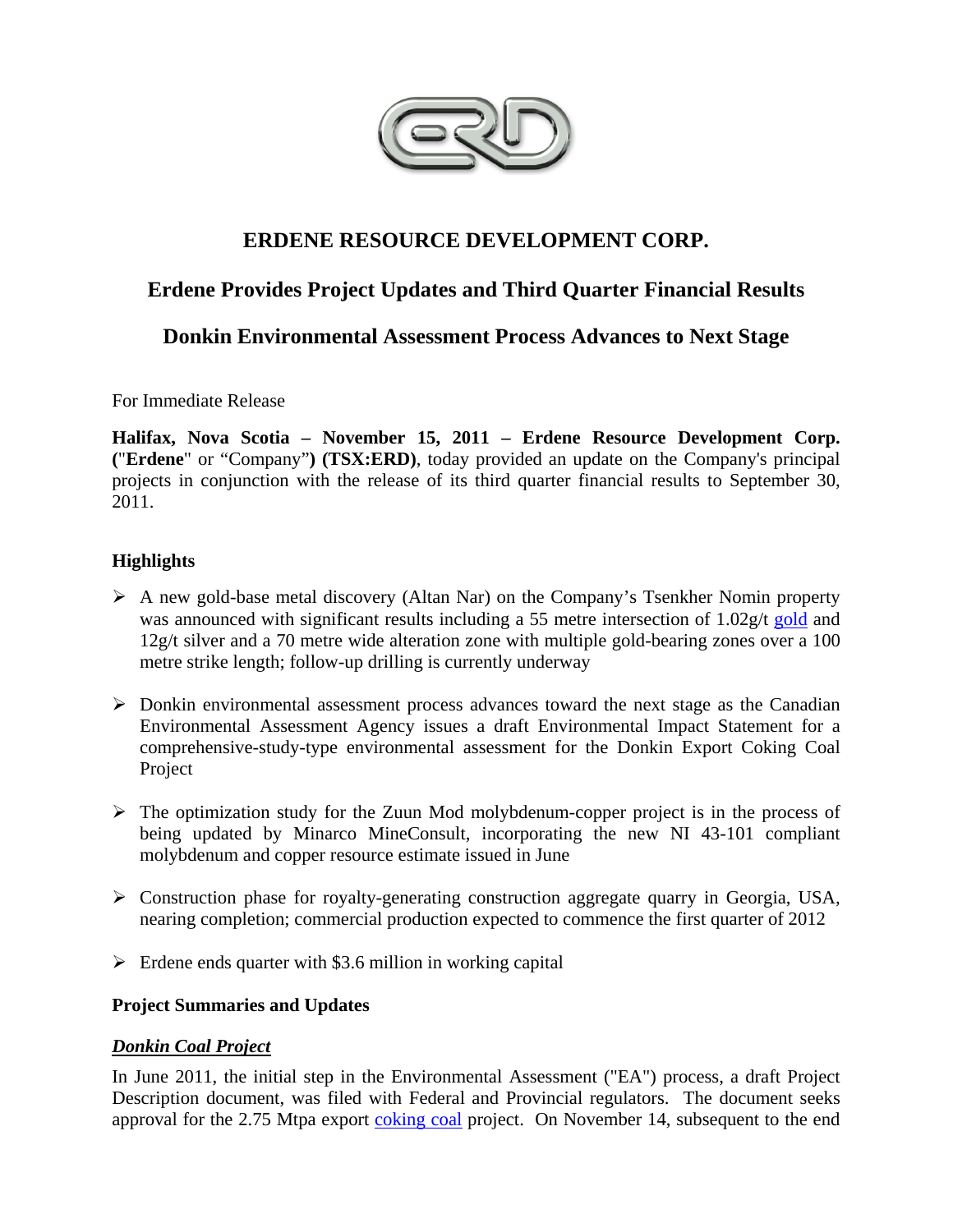of the quarter, the Canadian Environmental Assessment Agency ("CEAA") announced their decision that the Donkin Export Coking Coal Project is to undergo a comprehensive-study-type environmental assessment. CEAA has prepared draft Environmental Impact Statement ("EIS") guidelines and has invited public comment. Any comments will be reviewed and considered before the document is finalized and issued to Xstrata Coal, as project manager. The deadline for receiving comments is December 29, 2011.

In June 2011, the Company received a NI 43-101 compliant Technical Report ("Report") for the Donkin Coal Project prepared by Marston & Marston, Inc. of St. Louis, Missouri. The Report presents the results of the Pre-Feasibility Study ("PFS") on the Donkin Export Coking Coal Project prepared by Xstrata. The Report assesses the viability of a multiple continuous miner ("CM") underground operation, producing approximately 3.5 million tonnes per year ("Mtpa") of Run of Mine ("ROM") coal that would be subsequently washed to provide 2.75 Mtpa of product coal suitable for the international export coking and thermal coal markets and domestic thermal coal markets. The report confirms the technical and economic viability of the Donkin Export Coking Project and supports advancing the project to the next phase. The PFS concludes that the Donkin Project has a \$1.06 billion Net Present Value ("NPV") at an 8% discount rate based on project development capital of approximately \$500 million. This equates to an NPV of \$265 million for the Company's 25% interest in the project.

The Feasibility Study stage will include the initial phase of mining, referred to as the exploration phase. The intent is to deploy one CM section in the Harbour Seam within one year of the Manager securing necessary approvals and an off-take agreement for the ROM coal. Permits are currently in place for this initial exploration phase. The exploration phase will result in initial production of up to 600,000 tonnes of ROM coal and will provide the opportunity to collect information necessary to finalize the mine and plant design and the ultimate production including an evaluation of the viability of using longwall mining equipment. This first phase of underground development along with the completion of the bankable feasibility study is estimated to cost \$94.2M which is included in the total project capital and is forecast to be conducted over a 24-month period. Full development plans will be based on the outcome of the Feasibility Study and receipt of all government and company approvals.

#### *Zuun Mod Molybdenum Project – Mongolia*

During the third quarter, the Corporation's independent technical consultant, Minarco MineConsult (Runge), continued to carry out work on a pit optimization study incorporating the updated resource estimate released in June. Once completed, this study will provide high level production scheduling, a review of operating and capital costs, and economic modeling and will be used to determine the parameters of additional pre-feasibility level studies expected to be carried out in 2011/2012.

An updated resource estimate for the Zuun Mod project was issued in June by independent technical consultants, Minarco MineConsult. Their revised resource estimate included an increase in the Measured and Indicated resources by 38 million tonnes as well as an increase in the average grade. The updated Zuun Mod molybdenum-copper resource estimate has a Measured and Indicated ("M&I") resource of 218 million tonnes ("Mt") at an average grade of 0.057% molybdenum ("Mo"), and 0.069% copper ("Cu") at a cut-off grade ("cog") of 0.04% Mo. This equates to 273.5 million pounds ("M lbs") of contained Mo metal and 330.7 M lbs of contained Cu metal. In addition, there is a 168 Mt Inferred Resource at an average grade of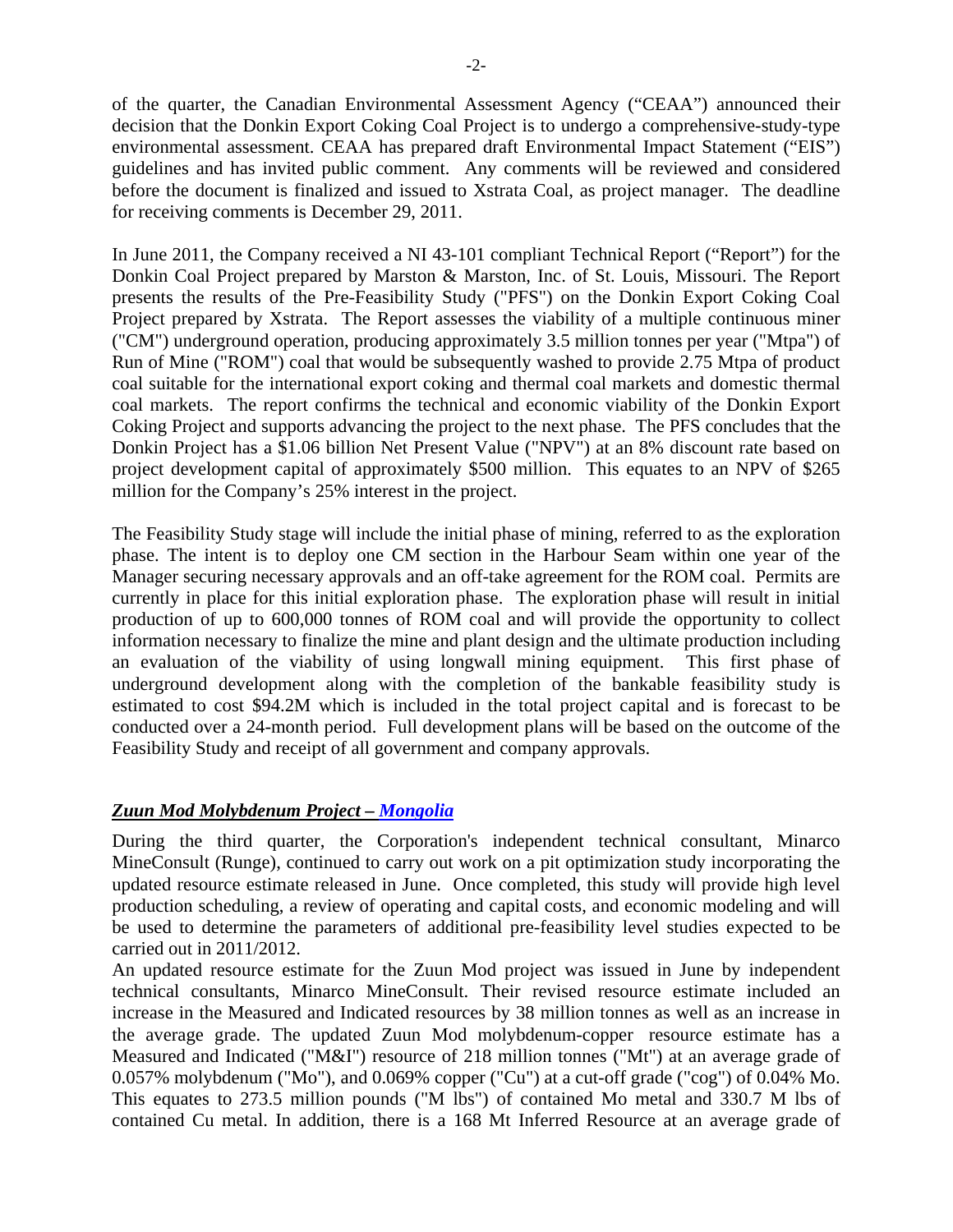0.052% Mo and 0.065% Cu, equating to a further 191.8 M lbs of contained Mo metal and 240.5 M lbs of contained Cu metal.

Also in June, the Corporation was granted a 30-year Mining License by the Mongolian Government for the Zuun Mod project. The Zuun Mod Mining License covers an area of 6,041 hectares and contains the South Racetrack and North Racetrack deposits, which hosts all of the Measured and Indicated resources at Zuun Mod. The Mining License also contains the Khuvyn Khar copper prospect. Approval of an application for a second contiguous Mining License, south of the approved Mining License, is pending. This license application covers 358 hectares and contains the Stockwork deposit which hosts 17.8 percent of the Inferred resource at Zuun Mod.

# *Tsenkher Nomin Property (Nomin Tal and Altan Nar prospects)*

The Tsenkher Nomin property was acquired in 2009 following a regional exploration program focused on discovering porphyry related mineralization. Exploration work on this license has identified a number of previously unknown gold and base metal mineral occurrences. The Corporation has carried out initial scout drilling on two of these prospects (Nomin Tal and Altan Nar) and has reported very encouraging initial results.

Initial drilling at Nomin Tal identified narrow, steeply dipping, parallel zones of high-grade gold, silver and copper bearing massive sulphide along a north-south strike length of approximately 150 metres to a vertical depth between 30 metres to 60 metres. Assay results included 2.7 g/t gold, 0.9% copper and 6 g/t silver over 6 metres (TND-06), 0.2 g/t gold, 3.2% copper and 8 g/t silver over 3 metres (TND-05) and 0.7 g/t gold, 1.8% copper and 5 g/t silver over 8 metres (TND-02).

During the third quarter, drilling at Nomin Tal extended mineralization intersected in drill holes (0.55 g/t gold, 0.60% copper and 0.07% molybdenum over 3.45 metres in TND-8) 600 metres north of previously identified copper-gold mineralization extending the strike length of the mineralized structure to 750 metres.

The Altan Nar prospect, located 2.5 kilometres to the southwest of Nomin Tal, consists of a broad soil geochemical anomaly over a 3 by 2 kilometre area. Assays returned highly anomalous values in soil for gold (up to 1.5 g/t) and lead (up to 2.6%) and associated anomalies for zinc, molybdenum, silver and copper. Geological mapping and prospecting has confirmed the presence of multiple gold-bearing epithermal-style quartz veins, within the large soil anomaly at Altan Nar. Geophysical surveys have identified multiple anomalies, some over 1 kilometre in length, which are proximal to the polymetallic gold-in-soil anomalies and epithermal veins.

During the third quarter, a four-hole scout drilling program was completed with results reported subsequent to the end of the quarter. Results included a 55 metre intersection of 1.02 g/t gold and 12 g/t silver, including 23 metres of 2.07 g/t gold and 23 g/t silver (TND-09). In addition, a 70 metre wide alteration zone with multiple gold-bearing zones was intersected in the four holes over a 100 metre strike length which is open along strike and at depth.

Additional geochemical and geophysical programs have been carried out over the Altan Nar prospect. The results of these surveys are being used in conjunction with previously completed geochemical, geophysical and geological surveys to define additional drill targets. A 3,000 metre follow-up drilling program was initiated in early November.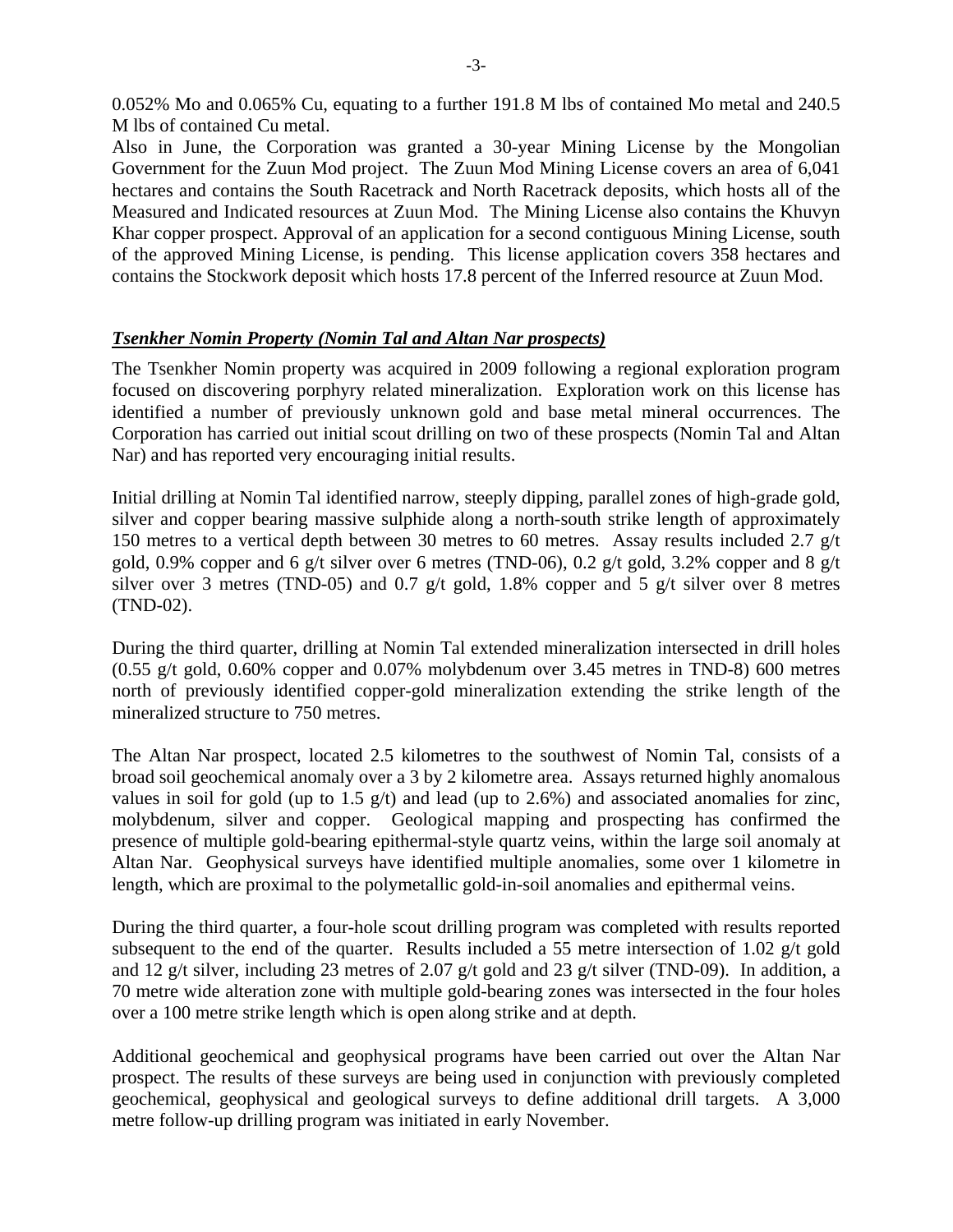### *Coal Projects in Mongolia*

Erdene continues to carry out work as part of a comprehensive coal generative and acquisition program in Mongolia that evaluates numerous prospective metallurgical and high-quality thermal coal deposits. The program is being fully funded by the Company's partner, Xstrata Coal, under an Alliance Agreement with whom it is coordinating operations.

Xanadu Mines Ltd. has carried out an extensive drilling program at its Galshar coal project in southeast Mongolia, 250 kilometres southeast of Ulaanbaatar, with a total of 74 diamond and PCD (mud rotary) holes drilled for a total of 8,707.2 metres. A resource estimate in accordance with the JORC code is expected to be issued in the fourth quarter, 2011. Erdene holds a royalty interest on any coal mined from the property.

# *Granite Hill Aggregate Project*

The Granite Hill Project (also known as the "Sparta Quarry") consists of a 100% Erdene-owned 342-acre property in central Georgia, USA, which holds a Class A granite aggregate resource in excess of 120 million tons. Under a mining lease, the Company has granted an exclusive right to Aggregates USA (Sparta), LLC, ("AUSA"), a major construction materials producer, to mine, process, and sell aggregate from the Granite Hill property. The property is situated on an existing rail line allowing for market penetration throughout the south eastern United States. AUSA is responsible for fully funding all capital and operating costs for the project. The sale of all aggregate from the property is subject to an industry competitive royalty payable to the Company.

During the third quarter, site preparation continued with rail load-out tunnel and bins being installed. A rail link from the property to the existing main line was also under construction and is expected to be completed by the end of 2011. Aggregate was produced for on-site construction allowing the quarry pit to be opened up. This will aid the production process once commercial production begins. As planned, external sales are expected to commence in the first quarter 2012.

#### *Advanced Primary Minerals Corp.*

The Company, through its 60% controlled subsidiary Advanced Primary Minerals Company ("APM"), operates a primary kaolin processing plant in Dearing, Georgia, USA. APM recognized clay sales of \$174,888 for the third quarter of 2011 (2010 - \$132,972), an increase of almost 32%. For the nine months ended September 30, 2011 APM's sales were \$556,738 (2010 - \$358,603) which represented an increase of 55% over the same period in 2010. APM continues to carry out work to secure additional commitments for its primary kaolin products through advanced product trials currently underway with target customers and through sales growth from within its current customer base. On October 21, 2011 APM announced its application for a Conditional Use Permit to mine kaolin from its Cofer and surrounding properties in McDuffie County, Georgia was denied by the McDuffie County Board of Commissioners. This decision does not affect the ability of APM to supply products to its existing customers as it will continue to source the kaolin for these products from its Tudor Mine. The permit was being sought to add to APM's permitted resource base for strategic purposes. APM is evaluating its options in light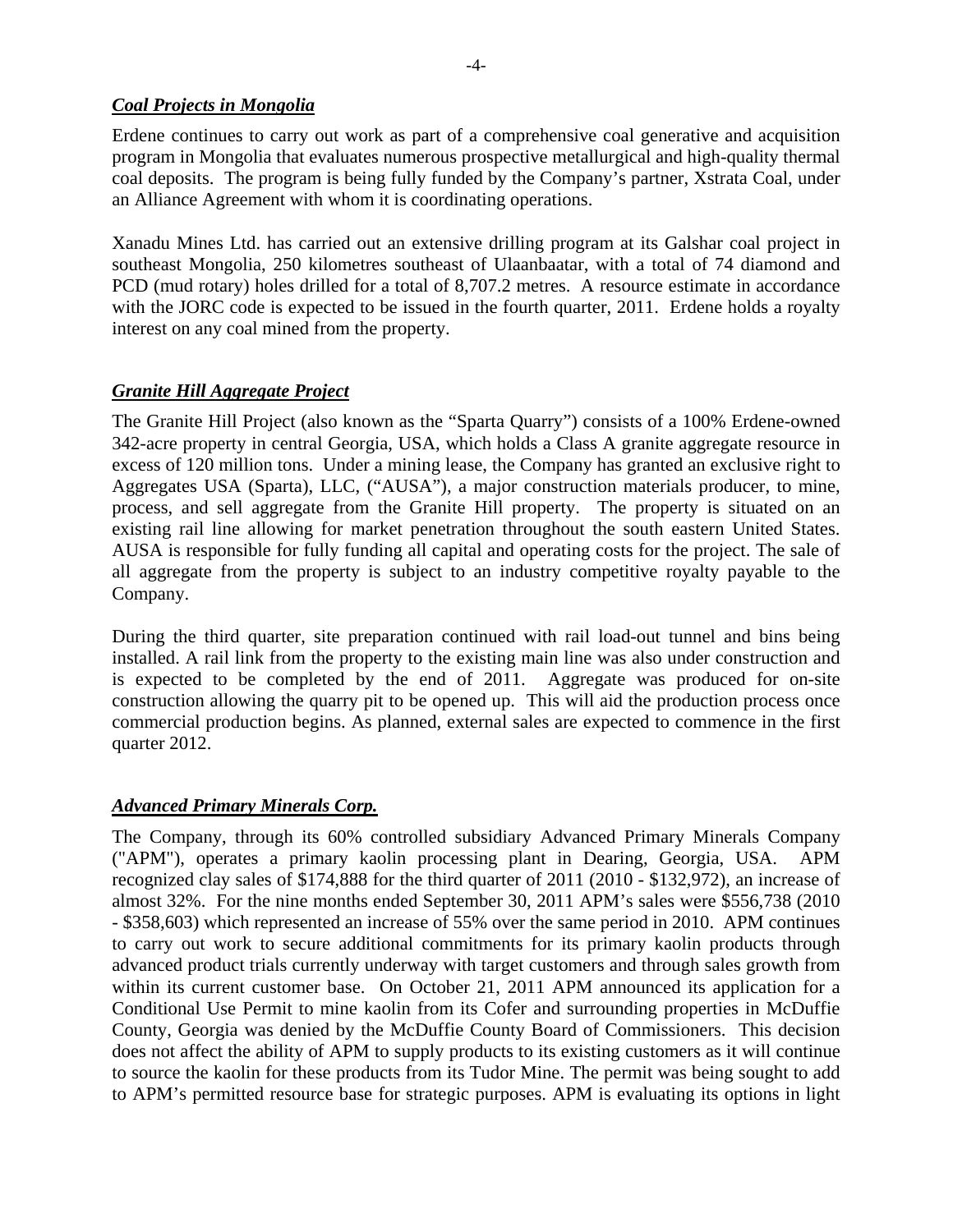of this decision, which includes filing an appeal of the decision, re-application at a later date or selling some or all of the 328 acre property.

On November 8, 2011 APM closed the previously announced commitment to sell non-core real estate in Eatonton, Georgia (APM's former lab and pilot plant) for US\$350,000.

### **Quarter ended September 30, 2011 Financial Summary**

Erdene's third quarter financial statements and Management's Discussion and Analysis were filed with regulatory authorities on November 14, 2011 and are available on the Company's website at www.erdene.com and on SEDAR at www.sedar.com.

For the three months ended September 30, 2011, revenues amounted to \$222,903, compared to \$132,926 in 2010. Cost of sales amounted to \$325,750 for the three months ended September 30, 2011 compared to \$320,930 in the prior year.

Exploration expenses amounted to \$762,111 in the third quarter of 2011, compared to \$324,435 in 2010. Capitalized exploration and evaluation expenses for the quarter totalled \$435,377 compared to \$465,640 in 2010.

Mongolian exploration expenditures for the quarter were primarily directed toward drilling programs carried out at the Nomin Tal and Altan Nar projects (details of the programs are discussed above). The Company also continued to advance its core projects: the Donkin Coal Project and the Zuun Mod molybdenum-copper project. Specifically, expenditures by project were as follows:

- Nomin Tal and Altan Nar: \$382,638 for the three months ended September 30, 2011
- $(2010 Nil)$
- Zuun Mod: \$95,122 for the three months ended September 30, 2011 (2010 \$210,493)
- Donkin:  $$340,255$  for the three months ended September 30, 2011 (2010  $$255,147$ )

Corporate & administrative expenses totalled \$544,583 for the three months ended September 30, 2011, compared to \$432,404 in the third quarter of 2010.

The Company recorded a loss of \$1,355,188, or \$0.01 per share, in the third quarter of 2011 compared with a loss of \$834,437, or \$0.01 per share, for the same period in 2010. At September 30, 2011, Erdene had approximately \$3.6 million in working capital, including that of its controlled subsidiary APM, compared to \$8.3 million at December 31, 2010.

#### **About Erdene**

Erdene Resource Development Corp. is a diversified resource company with multiple projects at various stages of development from exploration to production; all projects are focused on highgrowth commodities. Erdene has a current working capital position of approximately \$2.9 million, including that of its controlled subsidiary Advanced Primary Minerals Corp., with 90,323,377 common shares issued and outstanding and a fully diluted position of 97,841,377 common shares.